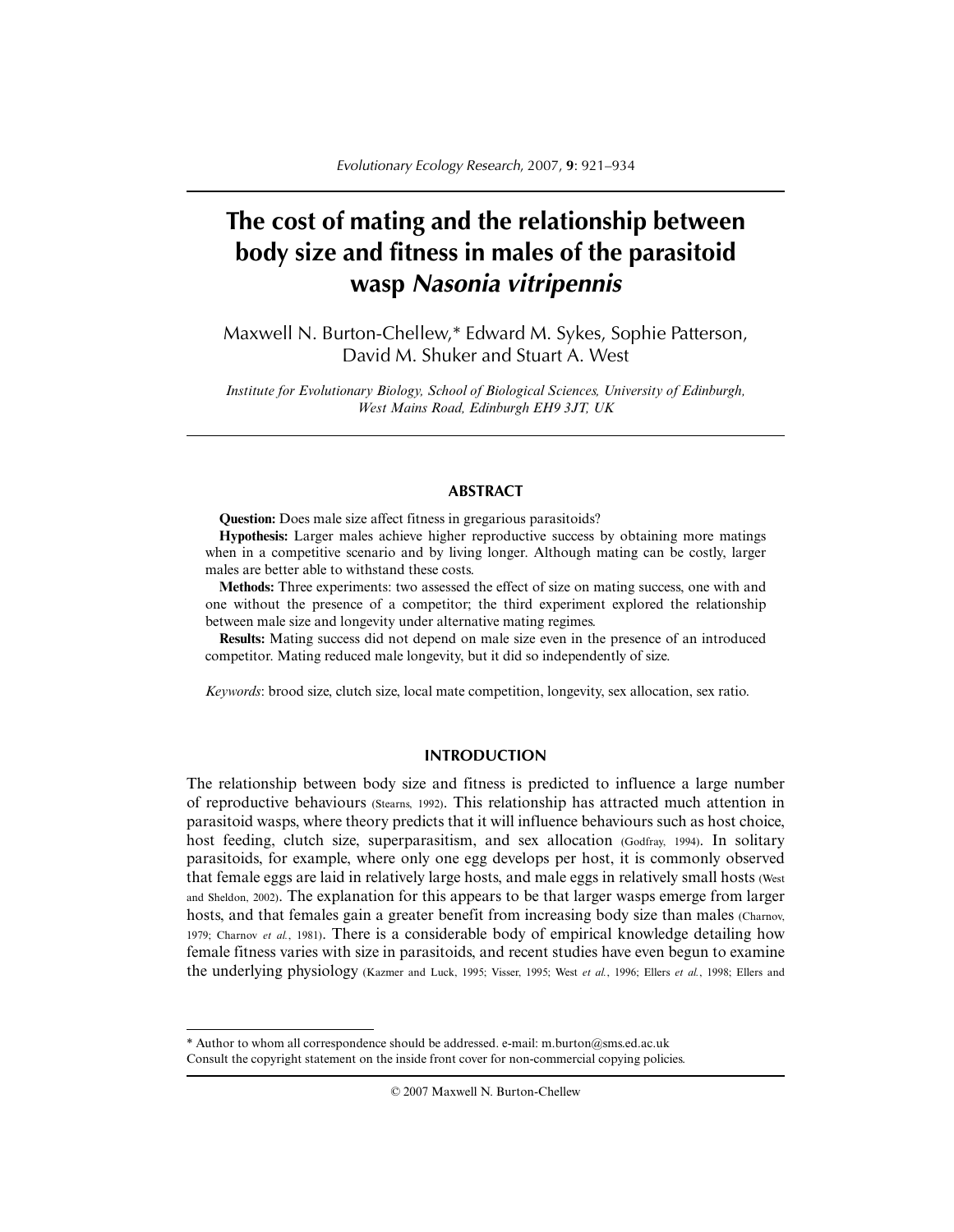Jervis, 2003; Rivero and West, 2002, 2005). In contrast, there is a much poorer understanding of how body size influences fitness in males (Van den Assem *et al.*, 1989; Heinz, 1991; Kazmer and Luck, 1995).

Several recent studies have emphasized that the male size–fitness relationship can also influence sex allocation and male life-history evolution in gregarious parasitoid species, where multiple wasps are able to develop in each host. In gregarious parasitoids, sex allocation is often dominated by local mate competition, where competition between brothers and sibmating favour the evolution of female-biased sex ratios (Hamilton, 1967; Taylor, 1981; Frank, 1985; Herre, 1985; Godfray, 1994; West *et al.*, 2005). The male size–fitness relationship can influence sex allocation under conditions of local mate competition for at least two reasons. First, the mating opportunities and resources available for development can vary over time or between hosts in a patch (Abe *et al.*, 2003a, 2003b; Shuker *et al.*, 2005; Innocent *et al.*, 2007). For example, eggs laid on previously parasitized hosts face greater competition for resources and tend to develop faster (Werren, 1983), which can allow them access to more mates (Shuker *et al.*, 2005), or place them in a position to kill competitors (Abe *et al.*, 2003a, 2003b, 2005; Innocent *et al.*, 2007). However, this also leads to smaller wasps, and so any possible advantages will depend upon how body size influences their ability to compete for mates, or their success in combat with competitors (Innocent *et al.*, 2007; Reece *et al.*, in press). Furthermore, this same trade-off between size and development time will shape the evolution of development time in males. Second, if males and females experience asymmetric resource competition during larval development, then the evolutionarily stable sex ratio (proportion males) is predicted to depend upon how competition for resources influences body size and hence fitness (Godfray, 1986; Sykes *et al.*, 2007). In particular, when males and females differentially affect the level of competition experienced by other members of the clutch, the evolutionarily stable sex ratio is biased towards the sex that causes the smaller competitive effect.

Here we use three experiments to examine the fitness consequences of body size in male *Nasonia vitripennis*. First, we examined whether absolute male size influences mating success. We measured how variation in body size influenced the insemination ability of solitary males presented with ten females for a limited time. Although this scenario is representative of field situations where there is a highly female-biased sex ratio, there are also situations in nature when the sex ratio may be less biased, and competition between males will be important (Werren, 1983; Molbo and Parker, 1996; M.N. Burton-Chellew *et al.*, unpublished data). Consequently, in our second experiment, we examined whether relative male size influences mating success in a competitive scenario, where two males compete for ten females. Third, the reproductive fitness of adult males will be determined not only by how many females can be inseminated in a given time, but also by other factors, including: the number of daughters that any females they mate produce; how long they can remain reproductively competent; their longevity; their ability, if any, to manipulate female behaviour; and, ultimately, the survival and reproductive capacity of their offspring. For our third experiment, we estimated male fitness by measuring the lifetime mating success of males provided with mating opportunities for the duration of their lives. Our field data suggest that the emergence period of females on a patch can range from 1 to 19 days [mean ± standard deviation =  $9.00 \pm 2.36$ ,  $n = 9$  (M.N. Burton-Chellew *et al.*, unpublished data). The mating success of a male will therefore be determined by his ability to inseminate females over time while withstanding the costs of mating in terms of both courtship and insemination. We varied the mating regime in this experiment to determine whether there was a cost of mating, and if this cost differentially affected males of different sizes. For instance, smaller males may suffer a greater reduction in longevity as a result of mating, limiting lifetime mating success.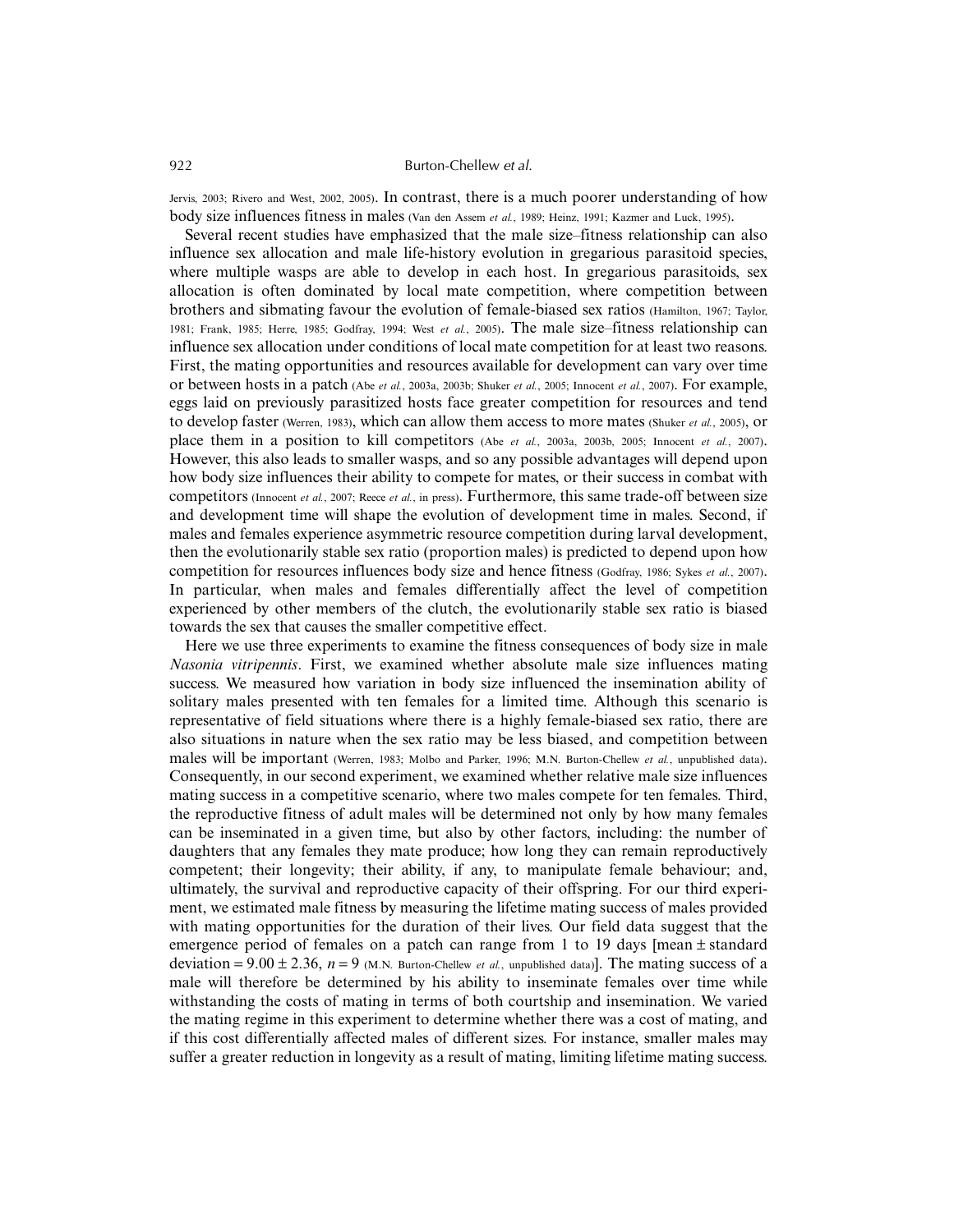#### **METHODS**

## **Study organism**

*Nasonia vitripennis* (Walker) (Hymenoptera: Pteromalidae) is a 2–3 mm long, gregarious parasitoid wasp of dipteran pupae, including numerous species of *Calliphoridae* and *Sarcophagidae* (Whiting, 1967). Like all Hymenopterans, *Nasonia* is haplodiploid, with females developing from fertilized (diploid) eggs, and males from unfertilized (haploid) eggs. The sex ratio is often very female biased as a response to local mate competition (Hamilton, 1967; Werren, 1980, 1983; Orzack, 1986; Orzack and Parker, 1990; Orzack *et al.*, 1991; Flanagan *et al.*, 1998; Reece *et al.*, 2004; Shuker *et al.*, 2004, 2005, 2006b, 2007b). Females typically mate once before dispersing to find new oviposition sites (Shuker *et al.*, 2007a; Burton-Chellew *et al.*, in press). The polygynous males are brachypterous and unable to fly, remaining at the site of adult emergence to compete with each other for access to emerging females. Males compete to guard exit holes in the hosts, whereby they secure copulations with the virgin females as they exit the host (Van den Assem *et al.*, 1980a).

*Nasonia vitripennis* males exhibit a stereotyped courtship performance consisting of mounting the female in response to volatile compounds that signify a female's presence and performing multiple series of 4–7 head-nods, with each series separated by an interval of 5–10 s (Van den Assem *et al.*, 1980b; Beukeboom and Van den Assem, 2001). During courtship, the male releases mandibular pheromones during the first head-nod of each series. Courtship is almost certain to induce receptivity in a virgin female, which she signals with the stereotyped lowering of her head and a retraction of her antennae towards her head, before the male backs up and establishes genital contact (Van den Assem *et al.*, 1980b; Van den Assem and Jachmann, 1999; Bordenstein *et al.*, 2000). Copulations are short, with a mean of approximately 14 s (Burton-Chellew *et al.*, in press), although courtship duration varies with number of head-nod series [mean number of head-nod series until male gives  $up = 8.16 \pm 0.23$  (Beukeboom and Van den Assem, 2001)]. Males are unable to force unreceptive females into copulating. After copulating, the male performs a stereotyped post-copulatory courtship performance that serves to reduce future female receptivity. When males are prevented from performing the post-copulatory courtship, the female is more likely to mate with a subsequent courting male (Van den Assem and Jachmann, 1999).

### **Experimental strains and maintenance**

The three experiments used two strains: HV7 and STDR. HV7 (hereafter referred to as 'wild-type') is a relatively outbred laboratory strain created by the mixing of seven previously inbred laboratory strains, all of which were originally collected from the Hoge Veluwe, by Professor L. Beukeboom (University of Groningen, Netherlands). The red-eye mutant strain STDR (hereafter referred to as 'red-eye'), which dates back to the 1950s (Whiting, 1954; Saul and Kayhart, 1956), is commonly used in experiments because the red-eye phenotype, the result of a recessive allele, provides a useful marker for assigning parentage to progeny. Wasp strains were maintained in mass culture, generally at  $25^{\circ}$ C, under 16 h–8 h light–dark conditions. Under this regime, males start to emerge after 13–14 days and mate with females who emerge soon after. All wasps were reared on *Calliphora vomitoria* hosts. Stock cultures were maintained in replicate transparent glass vials of  $75 \times 25$  mm proportions. Typically, on the fourth day following adult emergence, approximately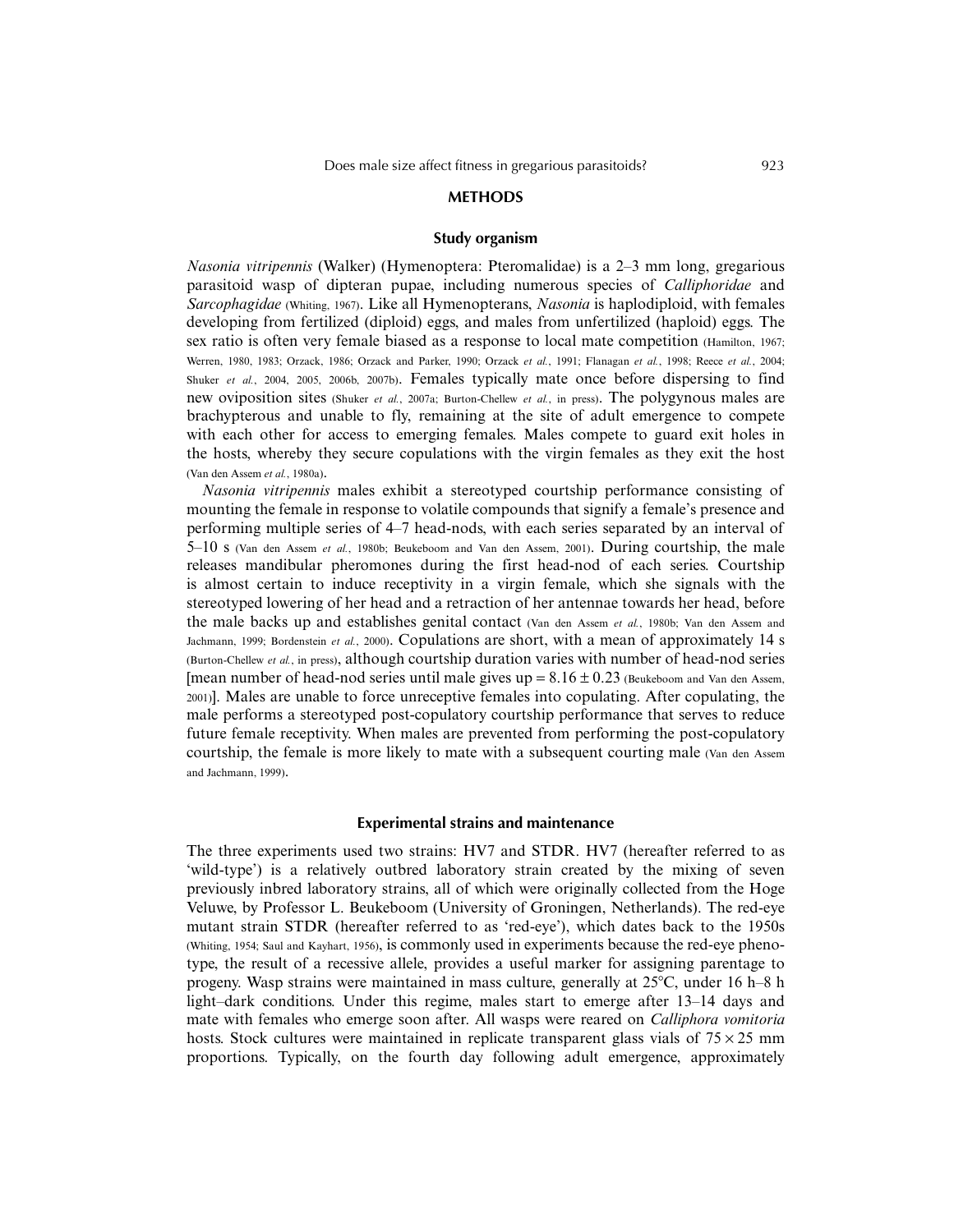40 females were transferred to each of several new replicate vials of identical proportions and incubated with around 40 fresh (less than one month old at  $4^{\circ}$ C) hosts. Population densities during the 4 days before re-culturing were typically in excess of 500 individuals, with the aim of avoiding any inbreeding effects associated with small population size.

#### **Size and mating success**

We tested males of varying size for their ability to court, mate, and inseminate up to 10 females in 15 min. To generate a large range in male size, we manipulated the foundress number on each host, thereby manipulating the intensity of larval competition. Every male developed in a host that had been presented for oviposition to one, two or three virgin females as potential foundresses for 3 days. Only one male from any given foundress group was used in the experiment. Females all developed from a host that had been presented simultaneously to two mated females as potential foundresses for 3 days. Female size therefore spanned a smaller range. One virgin wild-type male was placed in a glass observation vial ( $75 \times 10$  mm) containing 10 virgin wild-type females. All females with a given male came from different mothers. All individuals were less than 3 days old when tested. After 15 min the male was removed and the females separated and given hosts to parasitize over a 48-h period (two batches of three hosts for 24 h each). Male mating and insemination success was measured as the proportion of the ten females that produced daughters (diploid offspring) in any of their six hosts. Pilot trials showed that 15 min is the optimum time to differentiate male success (i.e. there is variance in male success). To terminate each trial, the test vial was placed in a box of ice for 60 s, slowing down the wasps and allowing the males and females to be easily separated with a paintbrush. In total, 99 males were tested over 3 days. Males from hosts parasitized by one, two or three females were equally allocated randomly to each day. Male size was determined after death by measuring the length of the right hind tibia using a Leica dissecting microscope  $(\times 100)$  and ocular micrometer. Tibia length is the most commonly used measure of body size in parasitoid wasps (Godfray, 1994). In *N. vitripennis*, males have longer hind tibias than females, even though they are smaller in other morphological traits (Whiting, 1967).

## **Size and mating success in competition**

We placed two males into the same arena and tested for their competitive ability to inseminate up to 10 females in 15 min. The experimental protocol was the same as for the above experiment, except that two males, one wild-type and one red-eye, were placed simultaneously into a vial containing 10 red-eye females. The focal wild-type males were generated as in the above experiment. Their competitor red-eye males were generated in the same manner except that they all developed in hosts that had been presented to two virgin females as potential foundresses. Therefore, the range in red-eye male size was much smaller than that of wild-type males. Red-eye females were generated in the same manner as the wild-type females for the above experiment. The insemination success of the focal wild-type males was measured as the proportion of the 10 females that produced daughters (diploid offspring) with the wild-type eye colour phenotype. Females that produced daughters with the red-eye phenotype had mated the competing red-eye male. Given the generally low rate of multiple mating (Shuker *et al.*, 2007a; Burton-Chellew *et al.*, in press), we considered it unlikely that any females would have mated both males within the 15 min. However, some females (12 of 810)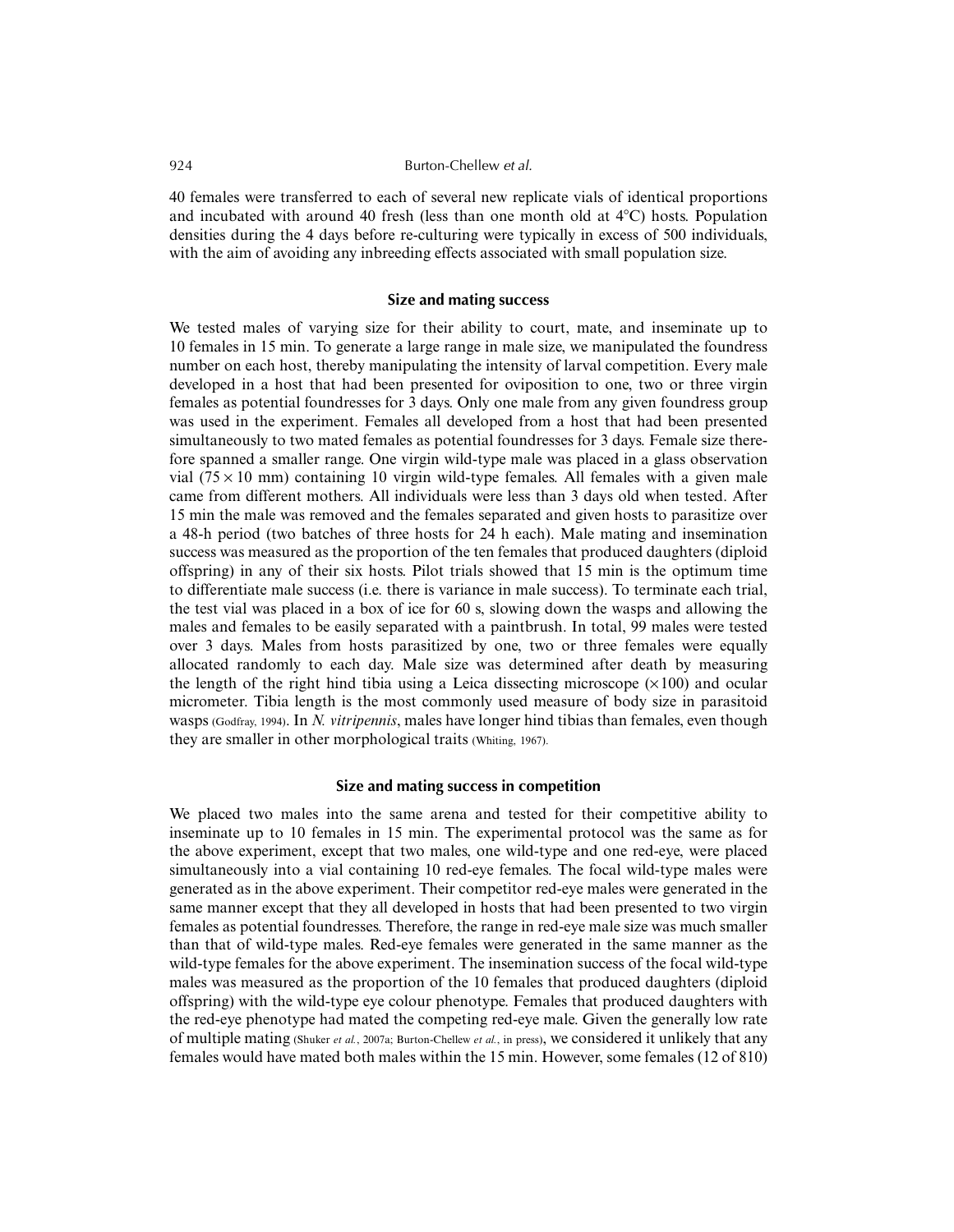produced daughters exhibiting both the wild-type and red-eye phenotype. These females were scored as having mated both males. In total, 81 trials were performed over 3 days.

#### **Size, lifetime mating success, and the cost of mating**

We measured the longevity and reproductive success of different sized males in response to varying lifetime mating opportunities. Again, to generate a large range in male size, we manipulated the foundress number on each host, thereby manipulating the intensity of larval competition. Males emerged from vials containing either one female and four hosts (mean leg length =  $723 \pm 3.2 \,\mu m$ ), or four females and one host (mean leg length =  $664 \pm 5.5$  $\mu$ m) (these leg lengths are significantly different:  $F_{1,102} = 84.58$ ,  $P < 0.0001$ ). Again, we only used one male per foundress group. We created three mating treatments: (a) solitary unmated males  $(n = 28)$ ; (b) solitary males presented with four females for the first 24 h of their life, and then kept alone  $(n = 36)$ ; and (c) solitary males kept with four females for their whole life, with the females being replaced every 24 h  $(n = 41)$ . There was no female mortality within the 24 h. Unfortunately, because the males lived longer than anticipated, it was not possible to continue to give the males four females each day and towards the end of the experiment we were often forced to provide them with only one female every 24 h. Also, it was not possible to give the males equal numbers of females. This added noise to our experiment but was random with respect to male size. All wasps were from the wild-type strain.

We measured longevity by recording the time of emergence and time of death, with checks being performed approximately every 6 h. All males were provided each day with a circle of filter paper soaked in honey solution as a food and water source. Each female that had been presented to a male was then placed in a separate labelled vial with two hosts on which she could feed and oviposit. Male lifetime mating success was measured as the number of females that went on to produce daughters.

#### **Statistical analyses**

In Experiment 1 (size and mating success), some females laid only diapause offspring (offspring that are in suspended development and cannot be sexed easily as they are yet to develop adult morphologies), so we failed to determine if they had been inseminated or not. Therefore, male success for Experiment 1 was analysed as the proportion of those females laying non-diapause offspring that were thus known to have been inseminated. We also analysed the data assuming that all diapause offspring came from either (i) non-inseminated females or (ii) inseminated females. In all cases, this did not affect the significance of the results and so only the actual known proportions are presented. In Experiment 2 (size and mating success in competition), we analysed male success both as a function of the focal male's size, and then again as a function of the ratio of his size to that of his competitor (relative size). For Experiment 3 (size, lifetime mating success, and the cost of mating), we fitted general linear models, using stepwise regression, for longevity and lifetime mating success using the JMP IN software, version 5.1 (SAS Institute Inc.).

The proportions of females inseminated in all three experiments were analysed using the GLMStat software, version 5.7.5 (http://www.glmstat.com). Proportion data usually have non-normally distributed error variance and unequal sample sizes. To avoid these problems while retaining maximum power, we analysed the data with a general linear model analysis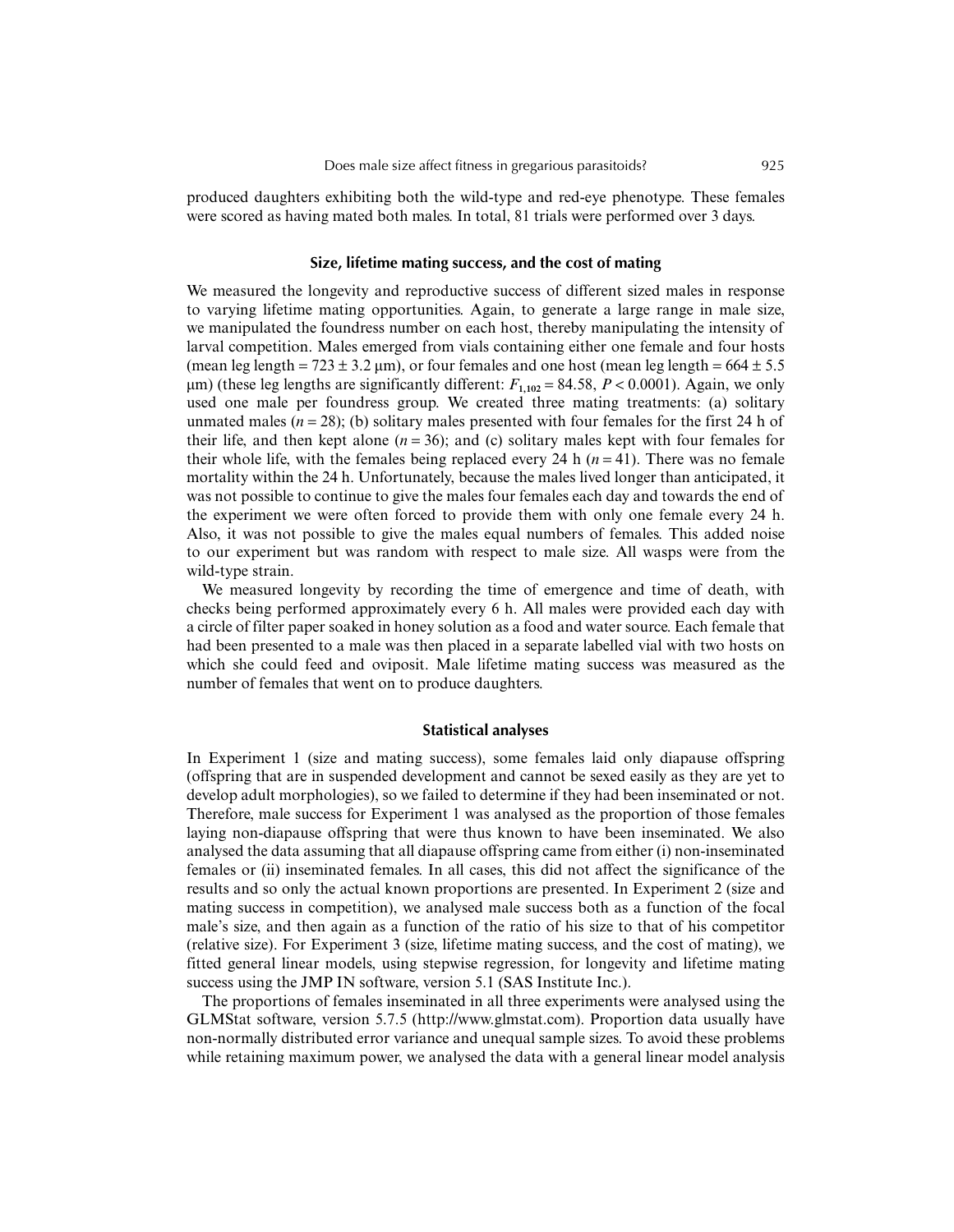of deviance, assuming binomial errors, and a logit link function. The response variable was the number of females inseminated in a sample and the binomial denominator was the total number of females scored as either inseminated or not. This form of analysis weights each data point according to its sample size (total number of females scored as either inseminated or not) and so controls for the fact that different numbers of inseminations were counted from different samples, and that the error variance is greater with small samples. Initially, a full model was fitted to the data, including all explanatory variables and their interactions. All continuous explanatory variables were assessed for non-linearity by fitting quadratic terms. Terms were then removed from the full model by stepwise deletion (Crawley, 1993). Whether the removal of a term caused a significant increase in deviance was assessed with a chi-squared test. We checked the appropriateness of our binomial error assumption by comparing the residual deviance with the residual degrees of freedom after fitting the explanatory variable. Large relative values of the residual deviance indicate over-dispersion, which may result in overestimation of significance levels. To account for this, we rescaled the deviance by the heterogeneity factor, the ratio of the residual deviance to the degrees of freedom (McCullagh and Nelder, 1983). After correcting for over-dispersion, an *F*-test was used to test the significance of a term (Crawley, 1993). For the sake of consistency, Figures 1 and 2 show the number of females inseminated as proportion data and means are presented together with their standard errors (back-transformed from binomial estimates).

#### **RESULTS**

#### **Size and mating success**

On average, the proportion of females inseminated was  $0.53 \pm 0.02$ , which in actual matings translates to 4.5 inseminations from 8.5 females. The maximum number of average inseminations was 8.5 and not 10 because, on average, 15% of the females in Experiment 1 laid diapause offspring and so were not scored as inseminated or not. Actual known success varied from zero to eight females inseminated and all males were known to have failed to inseminate at least one female. Although male mating success varied considerably, it did not depend on male size  $(\chi^2_{(1)} = 0.72, P = 0.40, n = 99)$  (Fig. 1). A quadratic term for male size was also non-significant ( $\chi^2_{(1)} = 0.70$ ,  $P = 0.40$ ). Mean male size, which was randomly allocated, did not vary over the days of the experiment ( $F_{1,95} = 1.93$ ,  $P = 0.15$ ).

## **Size and mating success in competition**

On average, the two males combined to inseminate  $9.1 \pm 0.12$  of the 10 females, with the focal males averaging  $4.3 \pm 0.14$  inseminations. The success of the focal male was not related to his size  $(\chi^2_{(1)} = 1.71, P = 0.19, n = 81)$  (Fig. 2a), or his size relative to that of the other male  $(\chi^2_{(1)} = 0.80, P = 0.37)$  (Fig. 2b). Quadratic terms for focal male size or relative size were also non-significant (focal male size:  $\chi^2_{(1)} = 0.47$ ,  $P = 0.21$ ; relative size:  $\chi^2_{(1)} = 0.41$ ,  $P = 0.52$ ). When comparing the success of males in isolation with those in competition, the mean percentage of females inseminated was slightly higher for Experiment 1, with solitary males inseminating  $53 \pm 2\%$ , compared with  $43 \pm 1\%$  for males in competition  $(\chi^2_{(1)} = 15.43)$ ,  $P < 0.0001$ ,  $n = 180$ ).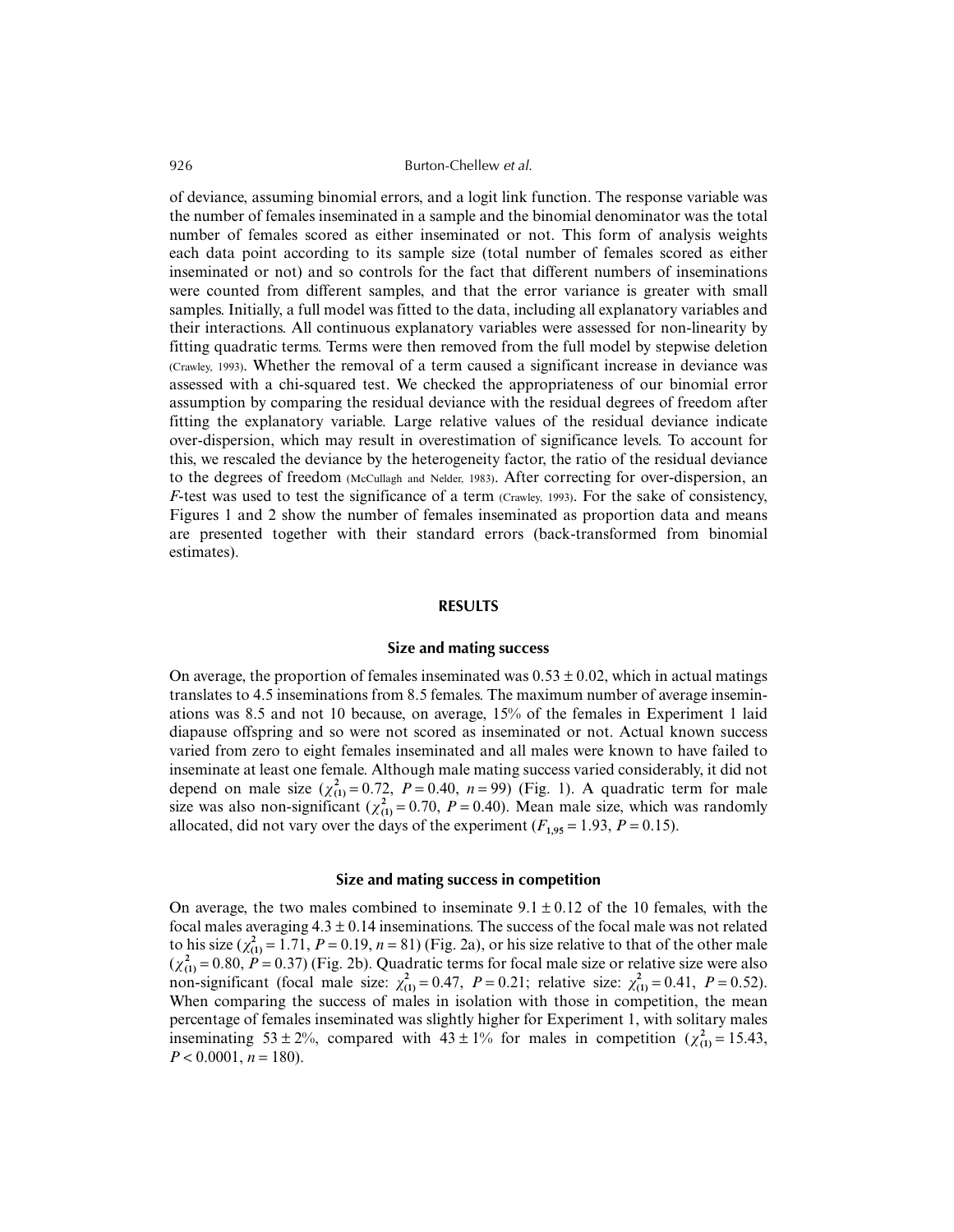

**Fig. 1.** The insemination success of solitary males. Body size did not influence the proportion of females that a male could inseminate, when placed with 10 females for 15 min (Experiment 1).

### **Size, lifetime mating success, and the cost of mating**

Male longevity was not associated with male size  $(F_{1,100} = 2.0, P = 0.16)$ ; interaction term:  $F_{3,98} = 1.23$ ,  $P = 0.30$ ) but was significantly affected by the mating regime ( $F_{2,101} = 20.41$ , *P* < 0.001) (Fig. 3). Male size still had no effect on longevity when examined within each mating regime (unmated males:  $F_{1,26} = 0.41$ ,  $P = 0.53$ ; mated first day:  $F_{1,34} = 3.40$ ,  $P = 0.07$ ; mates throughout life:  $F_{1,39} = 1.33$ ,  $P = 0.26$ ). Lifetime mating success, which was predicted to increase with longevity as a result of our experimental design, did not depend on male size  $(F_{1,39} = 0.69, P = 0.41)$  (Fig. 4). When we controlled for longevity, by fitting longevity, male size, and the corresponding interaction, longevity was a significant main effect as expected ( $F_{1,39} = 18.45$ ,  $P = 0.0001$ ), but male size was still non-significant ( $F_{1,39} = 0.03$ ,  $P = 0.86$ , as was the interaction ( $F_{2,39} = 0.95$ ,  $P = 0.37$ ).

Although it is not an independent analysis, we also checked whether the same result held for the proportion of females inseminated and thus controlled for the number of females offered to a male. The proportion of females inseminated by a male across its lifetime was not significantly correlated with male size  $(F_{1,39} = 1.22, P = 0.28$ , heterogeneity  $factor = 1.82$ .

## **DISCUSSION**

Male size had no significant effect on our measures of fitness in all three experiments. These experiments examined mating success when alone (Fig. 1), mating success when in competition (Fig. 2), and lifetime mating success when provided with daily access to mates (Fig. 4). Our final experiment also allowed us to examine whether there was a cost of mating to males in terms of reduced longevity. When males were allowed to mate greater numbers of females, this led to reduced lifespan, but this cost did not depend upon the male's size (Fig. 3).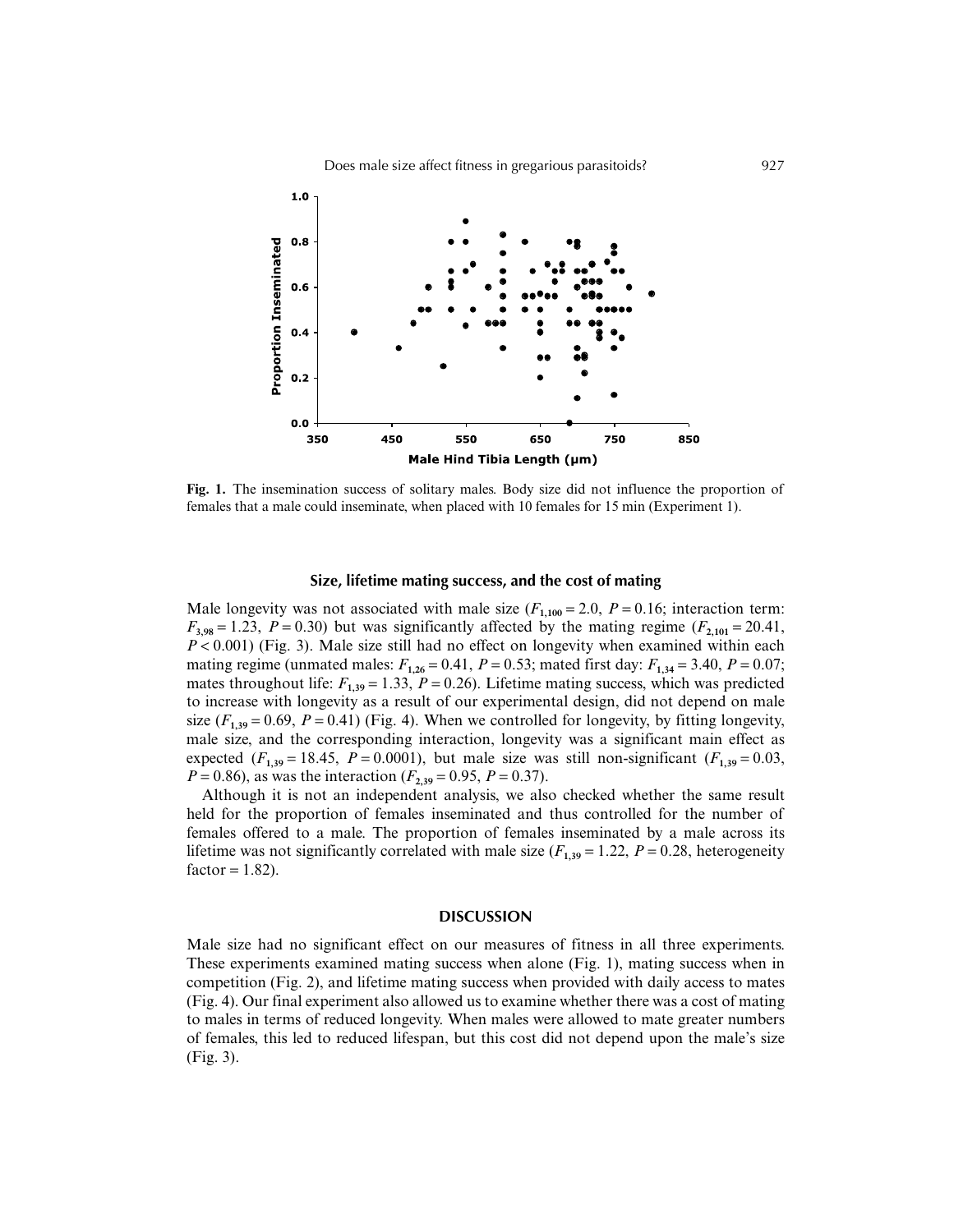

**Fig. 2.** The insemination success of males in competition. The proportion of females that a focal male inseminated, when placed with 10 females and one other male for 15 min, was not significantly influenced by either (a) the size of the focal male or (b) the relative size of the focal male to that of his competitor (ratio of focal male leg length to competitor male leg length) (Experiment 2).

Experiments 1 and 2 were designed to match the scope of competition and number of potential mates that male wasps experience in the field, where extremely female-biased sex ratios are common (Werren, 1983; Molbo and Parker, 1996; M.N. Burton-Chellew *et al.*, unpublished data). Experiment 1 examined the speed at which males can court and copulate with multiple females. A possible limitation of our design was that the potential benefits of being large, such as increased energy reserves or sperm production, would only be relevant over periods longer than 15 min. However, this limitation was addressed in Experiment 3. Experiment 2 tested the influence of male size in competition. Although the design was the same as that of Experiment 1 but for the addition of another male, male size could be expected to be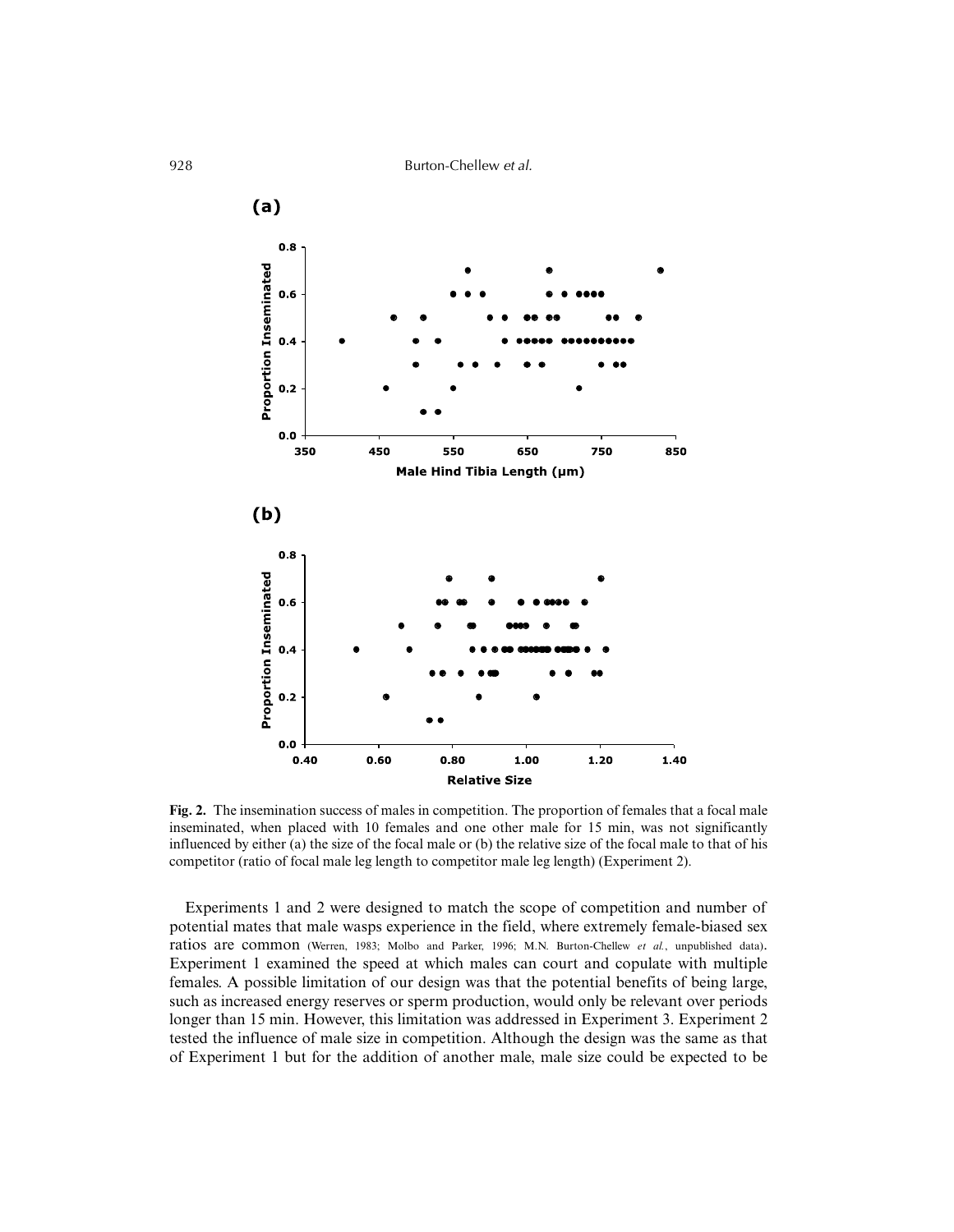Does male size affect fitness in gregarious parasitoids? 929



**Fig. 3.** The effect of mating on longevity (mean  $\pm$  standard error). Virgin males live significantly longer than mated males, which in turn live significantly longer than males that had mates for their whole lives (Experiment 3).



**Fig. 4.** The relationship between male size and total number of females inseminated (lifetime mating success, LMS). Male size had no effect on the total number of females inseminated, even when controlling for longevity or the number of females offered (Experiment 3; treatment C only).

more important in such a scenario. This is because males could compete for access to females (Van den Assem *et al.*, 1980a), or there could be female choice (Hughes and Hughes, 1985; Hardy *et al.*, 2005). However, again we found no effect of size. A possible limitation of this experiment is that a truly monopolizable resource might be required, such as an exit hole in the puparium that can be guarded. In addition, although the operational sex ratio was appropriate for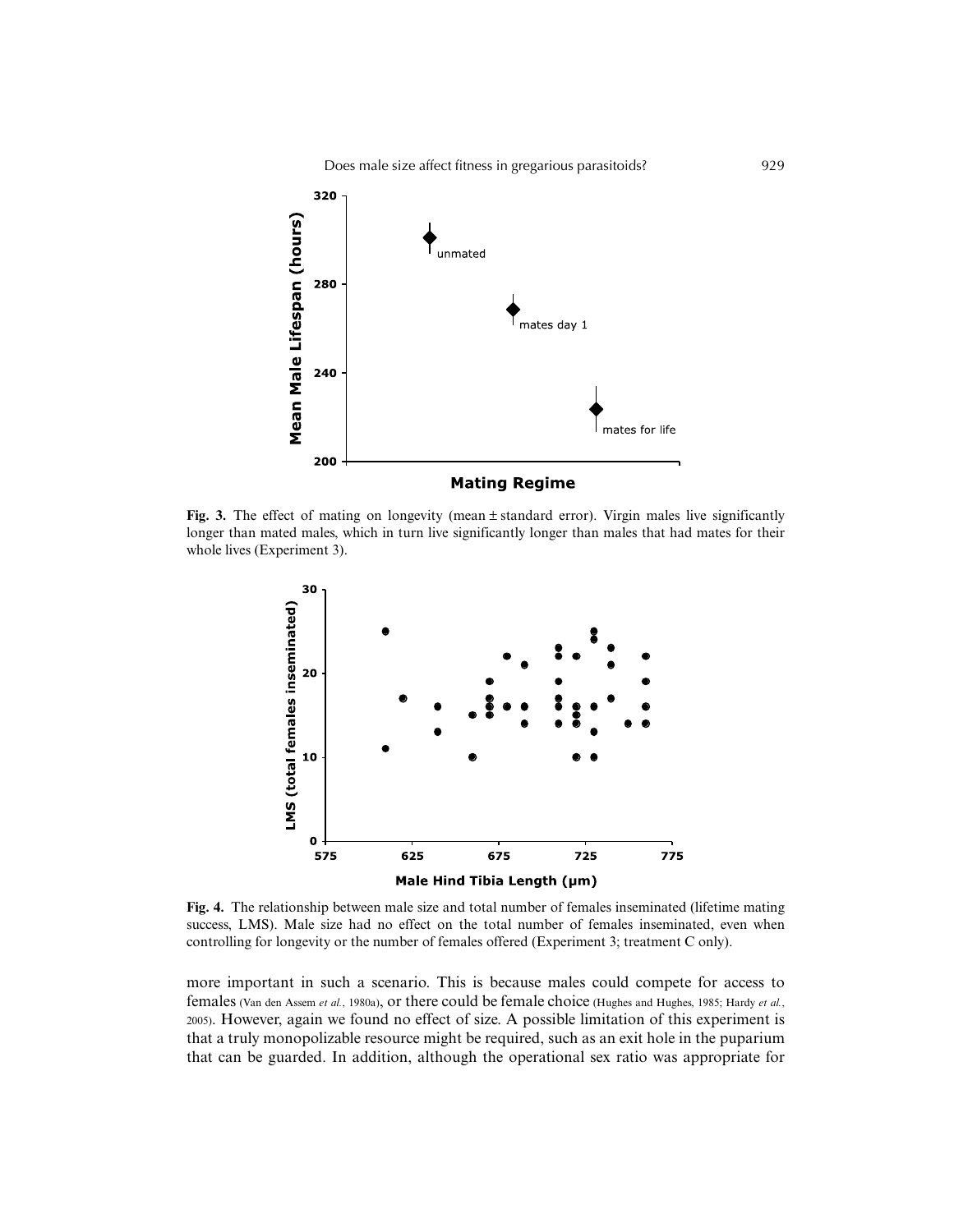field populations, it might have meant that the males did not have to interact or compete directly for females (e.g. the similarity in mating success of focal males with or without a competitor). It would be useful if future experiments address these issues by looking at mate competition in more complex environments.

Experiment 3 measured male lifetime mating success, longevity, and the cost of mating. The key result was that although mating reduced longevity significantly, this was equally costly for males of all sizes. The costs of mating for females have been well documented in insects (Fowler and Partridge, 1989; Chapman *et al.*, 1995; McLain and Pratt, 1999; Blanckenhorn *et al.*, 2002; Moore *et al.*, 2003; Shuker *et al.*, 2006a) but less attention has been given to the costs of mating for males (Cordts and Partridge, 1996; Prowse and Partridge, 1997; Cordero, 2000; Kotiaho and Simmons, 2003; Martin and Hosken, 2004; Sakaluk *et al.*, 2004; Perez-Staples and Aluja, 2006; Simmons and Kotiaho, 2007). To an extent this is because they are less paradoxical: the costs to males are easily accounted for by the direct fitness benefits males accrue. In our study, the costs to males could stem from either the increased energy demands of extra copulations and inseminations, or the continual efforts of courting. The effort of courting may well explain our cost of mating. As our males were confined with females for either 24 h or their whole lives, it is probable that they expended considerable energy in repeated courtship attempts, which necessitate the production and release of potentially costly pheromones (Van den Assem *et al.*, 1980b; for an example of costly pheromone production, see Johansson *et al.*, 2005). Despite a longer latency to courtship when males are presented with mated females as opposed to virgins, they do still typically court frequently (Burton-Chellew *et al.*, in press), and courtship is known to be costly in other insects (Cordts and Partridge, 1996). These repeated courtship attempts would most likely be unsuccessful because of the low re-mating rate of female *N. vitripennis* (Burton-Chellew *et al.*, in press) [estimates of multiple mating in the wild:  $4\%$  (M.N. Burton-Chellew *et al.*, unpublished data). Therefore, the prolonged exposure to females would lead to an increase in courtship attempts, but not necessarily to an increase in copulations. Exposure to unreceptive females can actually be more costly as males often court more, and suffer more than males exposed to receptive females that they can mate (Cordts and Partridge, 1996). Consequently, the cost of mating may be less in natural populations, where mated females will disperse, and so the continued presence of unreceptive females will be unlikely. The costs of copulation and superfluous courtship could be disentangled by either (i) providing males with females that are replaced immediately after copulating, or (ii) allowing males with ablated genitalia to court females.

But why are these costs not greater for smaller males? If the costs are a result of persistent unsuccessful courtship attempts, then it may be that larger males court more often or with more vigour. This greater courtship effort would not translate into increased copulations in our experiment and so our measure of fitness would fail to detect a size advantage, with larger males spending their greater energy reserves (if they have them) on superfluous courtship attempts. Alternatively, smaller males could limit mating costs by producing fewer sperm. However, smaller males may actually have paid a cost in terms of reduced sperm production with increasing age and mating experience, since our experiment could only resolve differences in terms of the success or failure of insemination. Thus we did not consider male ejaculate quality quantitatively. How male *N. vitripennis* invest in sperm is not known in detail. One could argue that males would do better if they spread their resources across many ejaculates (i.e. individual ejaculates are cheap), because female *N. vitripennis* are more likely to be host-limited than egg-limited, and sperm competition will be a weak selective force in the wild because of the low female re-mating rate (Simmons, 2001; Burton-Chellew *et al.*, in press). How males invest in sperm production, and how this is related to body size, clearly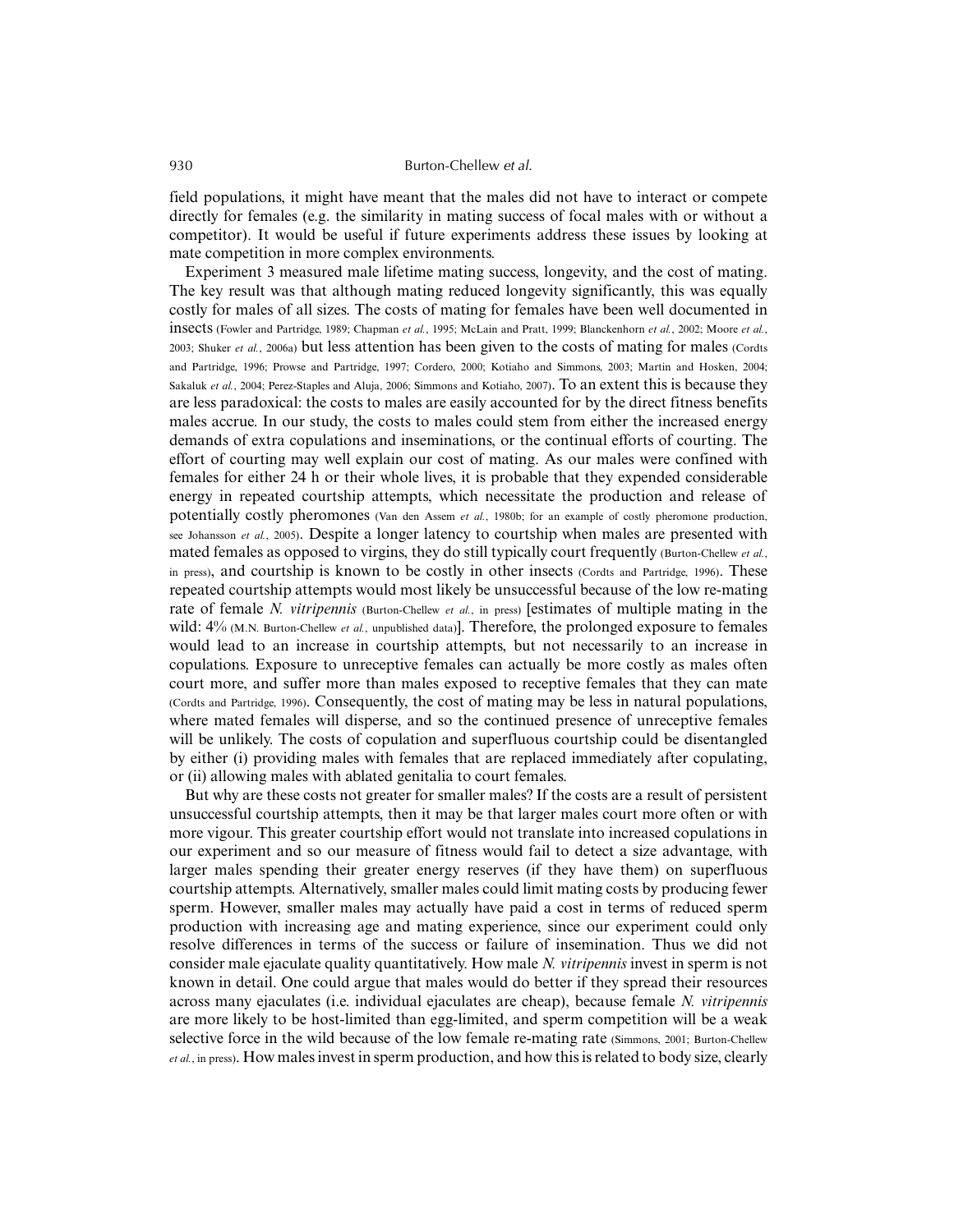merits further work, not least given the recent interest in the role of sperm-depleted males in parasitoid wasp mating systems and its effect on sex allocation (Henter, 2004; Damiens and Boivin, 2006; Shuker *et al.*, 2006c). Finally, our males were also fed daily and this may have allowed the smaller males to negate any of the costs of mating. Nutrition can play a major part in mediating the costs of mating in female *Drosophila melanogaster* (Chapman and Partridge, 1996), and the longevity costs of being small for female *N. vitripennis* only apply when food is not available (Rivero and West, 2002). The extent to which male *N. vitripennis* feed in the wild is as yet unknown.

# **ACKNOWLEDGEMENTS**

We would like to thank the BBSRC, NERC, and the Royal Society for funding. Thanks also to Gavin Ballantyne and Aleta Graham for laboratory assistance.

## **REFERENCES**

- Abe, J., Kamimura, Y., Ito, H., Matsuda, H. and Shimada, M. 2003a. Local mate competition with lethal male combat: effects of competitive asymmetry and information availability on a sex ratio game. *J. Evol. Biol.*, **16**: 607–613.
- Abe, J., Kamimura, Y., Kondo, N. and Shimada, M. 2003b. Extremely female-biased sex ratio and lethal male–male combat in a parasitoid wasp, *Melittobia australica* (Eulophidae). *Behav. Ecol.*, **14**: 34–39.
- Abe, J., Kamimura, Y. and Shimada, M. 2005. Individual sex ratios and offspring emergence patterns in a parasitoid wasp, *Melittobia australica* (Eulophidae), with superparasitism and lethal combat among sons. *Behav. Ecol. Sociobiol.*, **57**: 366–373.
- Beukeboom, L.W. and Van den Assem, J. 2001. Courtship and mating behaviour of interspecific *Nasonia* hybrids (Hymenoptera, Pteromalidae): a grandfather effect. *Behav. Genet.*, **31**: 167–177.
- Blanckenhorn, W.U., Hosken, D.J., Martin, O.Y., Reim, C., Teuschl, Y. and Ward, P.I. 2002. The costs of copulating in the dung fly *Sepsis cynipsea. Behav. Ecol.*, **13**: 353–358.
- Bordenstein, S.R., Drapeau, M.D. and Werren, J.H. 2000. Intraspecific variation in sexual isolation in the jewel wasp *Nasonia. Evolution*, **54**: 567–573.
- Burton-Chellew, M.N., Beukeboom, L.W., West, S.A. and Shuker, D.M. in press. Laboratory evolution of polyandry in the parasitoid wasp, *Nasonia vitripennis. Anim. Behav*.
- Chapman, T. and Partridge, L. 1996. Female fitness in *Drosophila melanogaster*: an interaction between the effect of nutrition and of encounter rate with males. *Proc. R. Soc. Lond. B*, **263**: 755–759.
- Chapman, T., Liddle, L.F., Kalb, J.M., Wolfner, M.F. and Partridge, L. 1995. Cost of mating in *Drosophila melanogaster* females is mediated by male accessory-gland products. *Nature*, **373**: 241–244.
- Charnov, E.L. 1979. Natural selection and sex change in Pandalid shrimp test of a life-history theory. *Am. Nat.*, **113**: 715–734.
- Charnov, E.L., Losdenhartogh, R.L., Jones, W.T. and Van den Assem, J. 1981. Sex ratio evolution in a variable environment. *Nature*, **289**: 27–33.
- Cordero, C. 2000. Trade-off between fitness components in males of the polygynous butterfly *Callophrys xami* (Lycaenidae): the effect of multiple mating on longevity. *Behav. Ecol. Sociobiol.*, **48**: 458–462.
- Cordts, R. and Partridge, L. 1996. Courtship reduces longevity of male *Drosophila melanogaster. Anim. Behav.*, **52**: 269–278.
- Crawley, M.J. 1993. *GLIM for ecologists*. Oxford: Blackwell Scientific.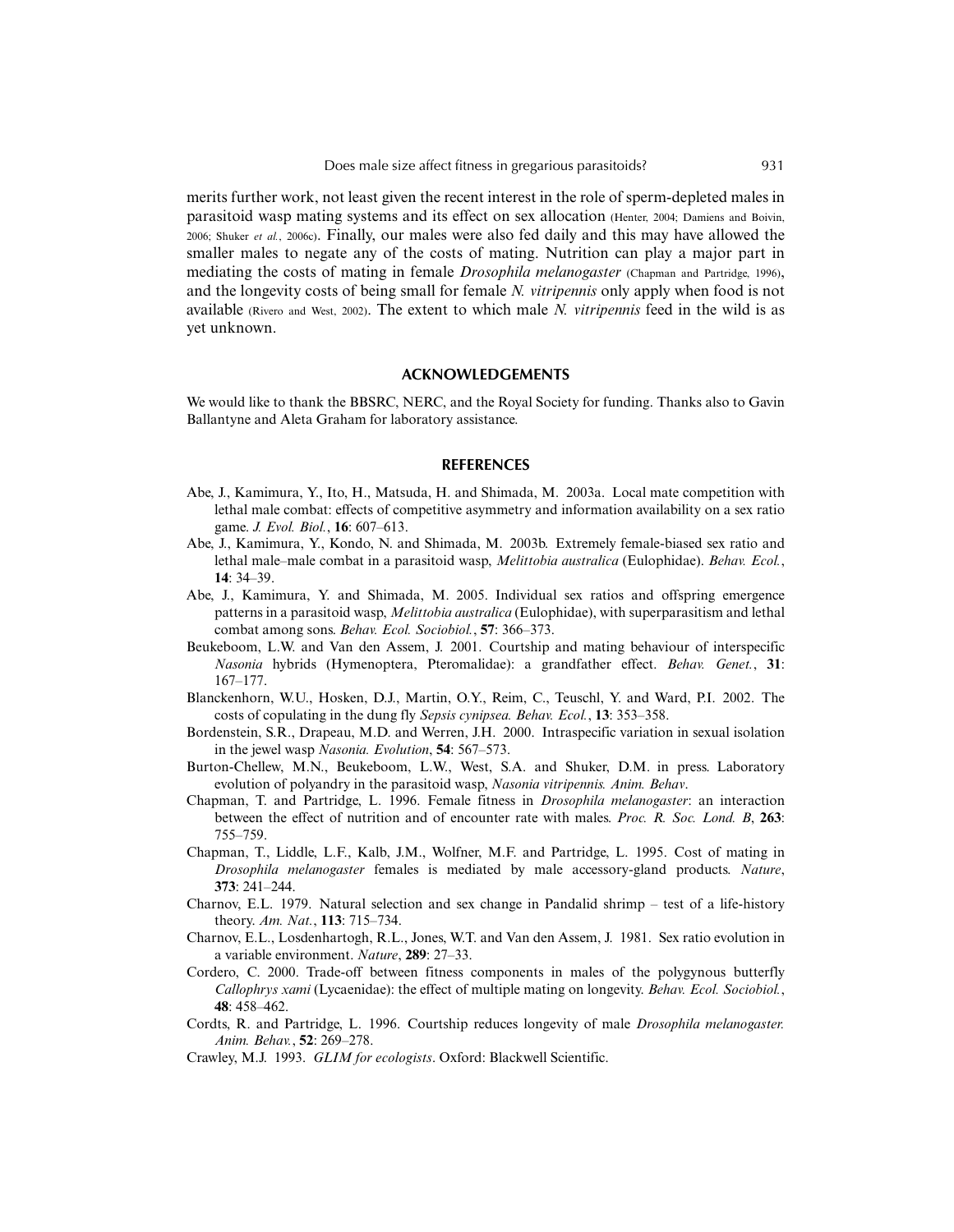- Damiens, D. and Boivin, G. 2006. Why do sperm-depleted parasitoid males continue to mate? *Behav. Ecol.*, **17**: 138–143.
- Ellers, J. and Jervis, M. 2003. Body size and the timing of egg production in parasitoid wasps. *Oikos*, **102**: 164–172.
- Ellers, J., Van Alphen, J.J.M. and Sevenster, J.G. 1998. A field study of size–fitness relationships in the parasitoid *Asobara tabida. J. Anim. Ecol.*, **67**: 318–324.
- Flanagan, K.E., West, S.A. and Godfray, H.C.J. 1998. Local mate competition, variable fecundity and information use in a parasitoid. *Anim. Behav.*, **56**: 191–198.
- Fowler, K. and Partridge, L. 1989. A cost of mating in female fruit-flies. *Nature*, **338**: 760–761.
- Frank, S.A. 1985. Hierarchical selection theory and sex ratios. 2. On applying the theory, and a test with fig wasps. *Evolution*, **39**: 949–964.
- Godfray, H.C.J. 1986. Models for clutch size and sex ratio with sibling interaction. *Theor. Popul. Biol.*, **30**: 215–231.
- Godfray, H.C.J. 1994. *Parasitoids: Behavioral and Evolutionary Ecology*. Princeton, NJ: Princeton University Press.
- Hamilton, W.D. 1967. Extraordinary sex ratios. *Science*, **156**: 477–488.
- Hardy, I.C.W., Ode, P.J. and Siva-Jothy, M.T. 2005. Mating systems. In *Insects as Natural Enemies: A Practical Perspective* (M.A. Jervis, ed.), pp. 261–298. Dordrecht: Springer.
- Heinz, K.M. 1991. Sex-specific reproductive consequences of body size in the solitary ectoparasitoid, *Diglyphus begini. Evolution*, **45**: 1511–1515.
- Henter, H.J. 2004. Constrained sex allocation in a parasitoid due to variation in male quality. *J. Evol. Biol.*, **17**: 886–896.
- Herre, E.A. 1985. Sex ratio adjustment in fig wasps. *Science*, **228**: 896–898.
- Hughes, A.L. and Hughes, M.K. 1985. Female choice of mates in a polygynous insect, the whitespotted sawyer *Monochamus scutellatus. Behav. Ecol. Sociobiol.*, **17**: 385–387.
- Innocent, T.M., Savage, J., West, S.A. and Reece, S.E. 2007. Lethal combat and sex ratio evolution in a parasitoid wasp. *Behav. Ecol.*, **18**: 709–715.
- Johansson, B.G., Jones, T.M. and Widemo, F. 2005. Cost of pheromone production in a lekking *Drosophila. Anim. Behav.*, **69**: 851–858.
- Kazmer, D.J. and Luck, R.F. 1995. Field-tests of the size–fitness hypothesis in the egg parasitoid *Trichogramma pretiosum. Ecology*, **76**: 412–425.
- Kotiaho, J.S. and Simmons, L.W. 2003. Longevity cost of reproduction for males but no longevity cost of mating or courtship for females in the male-dimorphic dung beetle *Onthophagus binodis. J. Insect Physiol.*, **49**: 817–822.
- Martin, O.Y. and Hosken, D.J. 2004. Copulation reduces male but not female longevity in *Saltella sphondylli* (Diptera : Sepsidae). *J. Evol. Biol.*, **17**: 357–362.
- McCullagh, P. and Nelder, J.A. 1983. *Generalized Linear Models*. London: Chapman & Hall.
- McLain, D.K. and Pratt, A.E. 1999. The cost of sexual coercion and heterospecific sexual harassment on the fecundity of a host-specific, seed-eating insect (*Neacoryphus bicrucis*). *Behav. Ecol. Sociobiol.*, **46**: 164–170.
- Molbo, D. and Parker, E.D. 1996. Mating structure and sex ratio variation in a natural population of *Nasonia vitripennis. Proc. R. Soc. Lond. B*, **263**: 1703–1709.
- Moore, A.J., Gowaty, P.A. and Moore, P.J. 2003. Females avoid manipulative males and live longer. *J. Evol. Biol.*, **16**: 523–530.
- Orzack, S.H. 1986. Sex-ratio control in a parasitic wasp, *Nasonia vitripennis*. 2. Experimentalanalysis of an optimal sex-ratio model. *Evolution*, **40**: 341–356.
- Orzack, S.H. and Parker, E.D. 1990. Genetic variation for sex ratio traits within a natural population of a parasitic wasp, *Nasonia vitripennis. Genetics*, **124**: 373–384.
- Orzack, S.H., Parker, E.D. and Gladstone, J. 1991. The comparative biology of genetic-variation for conditional sex-ratio behavior in a parasitic wasp, *Nasonia vitripennis. Genetics*, **127**: 583–599.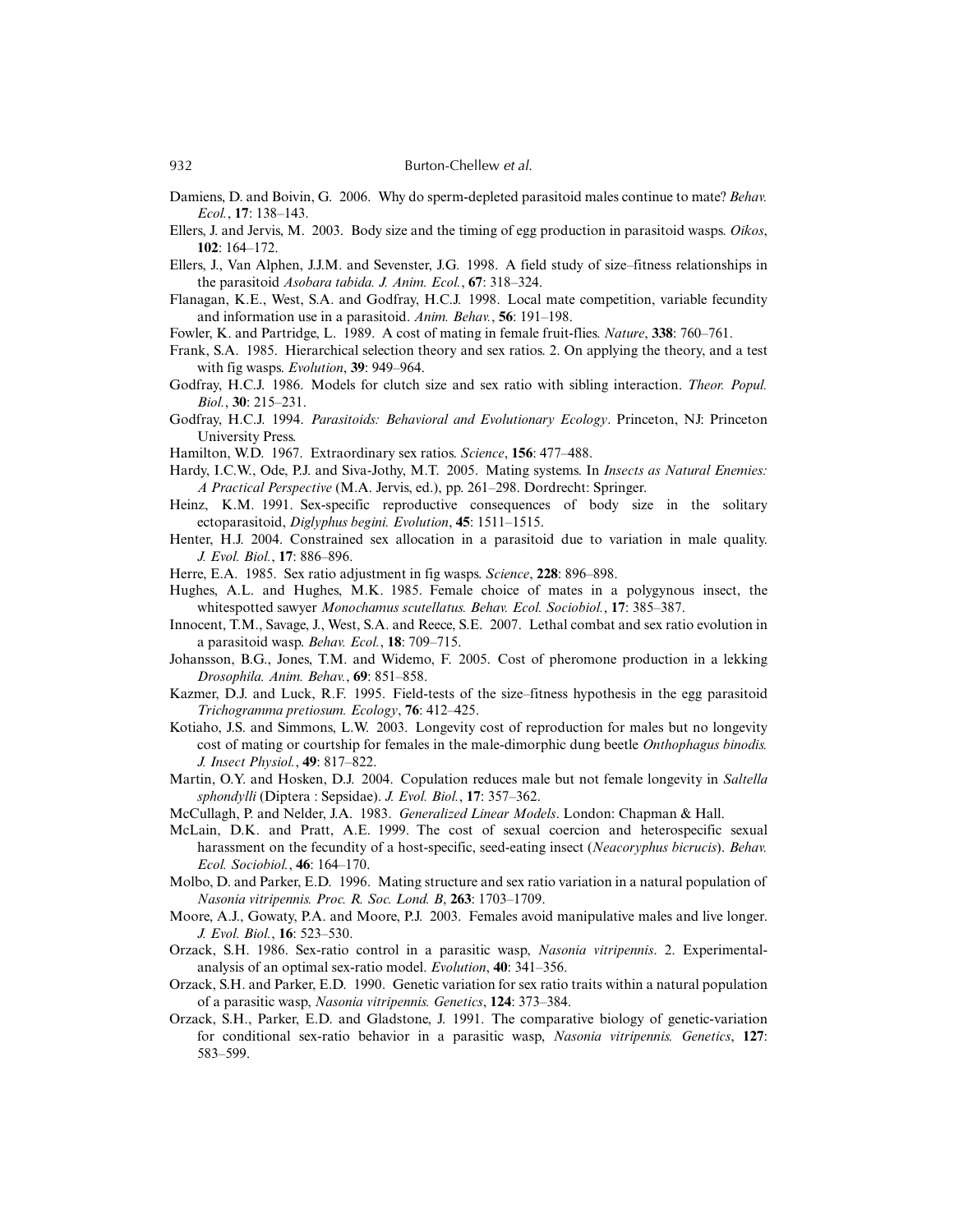- Perez-Staples, D. and Aluja, M. 2006. Sperm allocation and cost of mating in a tropical tephritid fruit fly. *J. Insect Physiol.*, **52**: 839–845.
- Prowse, N. and Partridge, L. 1997. The effects of reproduction on longevity and fertility in male *Drosophila melanogaster. J. Insect Physiol.*, **43**: 501–512.
- Reece, S.E., Shuker, D.M., Pen, I., Duncan, A.B., Choudhary, A., Batchelor, C.M. *et al*. 2004. Kin discrimination and sex ratios in a parasitoid wasp. *J. Evol. Biol.*, **17**: 208–216.
- Reece, S.E., Innocent, T.M. and West, S.A. in press. Lethal male–male combat in the parasitoid *Melittobia acasta*: are size and competitive environment important? *Anim. Behav*.
- Rivero, A. and West, S.A. 2002. The physiological costs of being small in a parasitic wasp. *Evol. Ecol. Res.*, **4**: 407–420.
- Rivero, A. and West, S.A. 2005. The costs and benefits of host feeding in parasitoids. *Anim. Behav.*, **69**: 1293–1301.
- Sakaluk, S.K., Campbell, M.T.H., Clark, A.P., Chadwick-Johnson, J. and Keorpes, P.A. 2004. Hemolymph loss during nuptial feeding constrains male mating success in sagebrush crickets. *Behav. Ecol.*, **15**: 845–849.
- Saul, G.B. and Kayhart, M. 1956. Mutants and linkage in *Mormoniella. Genetics*, **41**: 930–937.
- Shuker, D.M., Reece, S.E., Whitehorn, P.R. and West, S.A. 2004. Sib-mating does not lead to facultative sex ratio adjustment in the parasitoid wasp, *Nasonia vitripennis. Evol. Ecol. Res.*, **6**: 473–480.
- Shuker, D.M., Pen, I., Duncan, A.B., Reece, S.E. and West, S.A. 2005. Sex ratios under asymmetrical local mate competition: theory and a test with parasitoid wasps. *Am. Nat.*, **166**: 301–316.
- Shuker, D.M., Ballantyne, G.A. and Wedell, N. 2006a. Variation in the cost to females of the sexual conflict over mating in the seed bug, *Lygaeus equestris. Anim. Behav.*, **72**: 313–321.
- Shuker, D.M., Pen, I. and West, S.A. 2006b. Sex ratios under asymmetrical local mate competition in the parasitoid wasp *Nasonia vitripennis. Behav. Ecol.*, **17**: 345–352.
- Shuker, D.M., Sykes, E.M., Browning, L.E., Beukeboom, L.W. and West, S.A. 2006c. Male influence on sex allocation in the parasitoid wasp *Nasonia vitripennis. Behav. Ecol. Sociobiol.*, **59**: 829–835.
- Shuker, D.M., Phillimore, A.J., Burton-Chellew, M.N., Hodge, S.E. and West, S.A. 2007a. The quantitative genetic basis of polyandry in the parasitoid wasp, *Nasonia vitripennis. Heredity*, **98**: 69–73.
- Shuker, D.M., Reece, S.E., Lee, A., Graham, A., Duncan, A.B. & West, S.A. 2007b. Information use in space and time: sex allocation behaviour in the parasitoid wasp *Nasonia vitripennis. Animal Behaviour*, **73**: 971–977.
- Simmons, L.W. 2001. *Sperm Competition and Its Evolutionary Consequences in the Insects*. Princeton, NJ: Princeton University Press.
- Simmons, L.W. and Kotiaho, J.S. 2007. The effects of reproduction on courtship, fertility and longevity within and between alternative male mating tactics of the horned beetle, *Onthophagus binodis. J. Evol. Biol.*, **20**: 488–495.
- Stearns, S.C. 1992. *The Evolution of Life Histories*. Oxford: Oxford University Press.
- Sykes, E.M., Innocent, T., Pen, I., Shuker, D.M. and West, S.A. 2007. Asymmetric larval competition in the parasitoid wasp *Nasonia vitripennis*: a role in sex allocation? *Behav. Ecol. Sociobiol*., **61**: 1751–1758.
- Taylor, P.D. 1981. Intra-sex and inter-sex sibling interactions as sex ratio determinants. *Nature*, **291**: 64–66.
- Van den Assem, J. and Jachmann, F. 1999. Changes in male perseverance in courtship and female readiness to mate in a strain of the parasitic wasp *Nasonia vitripennis* over a period of 20 + years. *Neth. J. Zool.*, **49**: 125–137.
- Van den Assem, J., Gijswijt, M.J. and Nubel, B.K. 1980a. Observations on courtship strategies and mating strategies in a few species of parasitic wasps (Chalcidoidea). *Neth. J. Zool.*, **30**: 208–277.
- Van den Assem, J., Jachmann, F. and Simbolotti, P. 1980b. Courtship behavior of *Nasonia vitripennis* (Hym, Pteromalidae) – some qualitative, experimental evidence for the role of pheromones. *Behaviour*, **75**: 301–307.